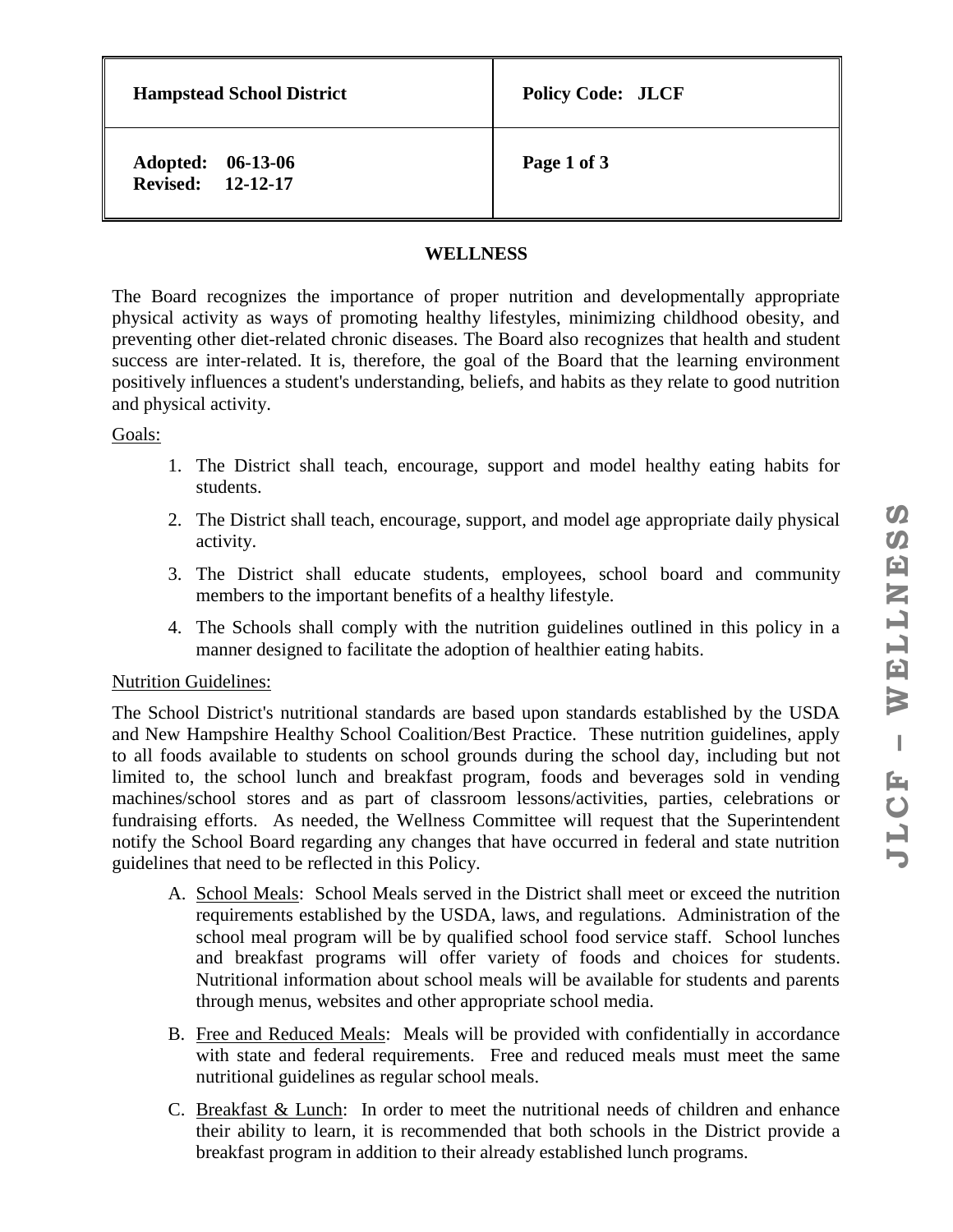| <b>Hampstead School District</b>       | <b>Policy Code: JLCF</b> |
|----------------------------------------|--------------------------|
| Adopted: 06-13-06<br>Revised: 12-12-17 | Page 2 of 3              |

- D. Meal Times and Scheduling: Schools whenever possible:
	- Shall ensure students have sufficient time to eat breakfast and lunch in accordance with the federal Child Nutrition and WIC Reauthorization Act of 2004.
	- Shall schedule meal periods at appropriate times in accordance with NH Healthy School Best Coalition recommendations.
- E. Food Sales: All food items available during school hours should meet or exceed nutritional USDA standards.

Beverages: Beverages sold on school property include: plain bottled water, low fat or skim milk, 100% fruit juices, 100% vegetable juice, light juice, low-fat or fat free chocolate milk (trivial amount of caffeine).

- F. Fundraising Activities: To support children's health and school nutrition-education efforts, school sponsored fundraising activities (direct school affiliation) will promote healthy food products. Schools will encourage fundraising activities that promote physical activity.
- G. Rewards: School will not use foods or beverages as immediate rewards for academic performance or good behavior, unless justified in an IEP or 504 plan. Schools will not withhold food or beverages (including food served through school meals).
- H. Snacks: Snacks served during the school day or in after-school care or enrichment programs will make a positive contribution to children's diets and health, with an emphasis on serving fruits and vegetables as the primary snacks and water as the primary beverage.

Schools will assess if and when to offer snacks based on timing of school meals, children's nutritional needs, children's ages, and other considerations. A healthful snack list will be posted on the website.

- I. School Store: If a school has a school store, food and beverage items sold in the school store will meet guidelines of this policy. Food items in the school store will not be sold when the school food services program is open for sale. (Food items available after lunch and after school.)
- J. Celebrations: Schools should limit celebrations that involve food during the school day and promote celebrations that include healthful foods.

School staff involved in homeroom, field trips and advisory food related events will communicate with school food services managers to assist with cafeteria planning and reducing food waste. Where possible, staff will order foods through food services managers.

K. Extra-Curricular Meals: When arrangements can be made through the food service program, food and beverage items that meet the guidelines of this policy will be made available to students. Examples of activities include but are not limited to: Athletic teams and clubs.